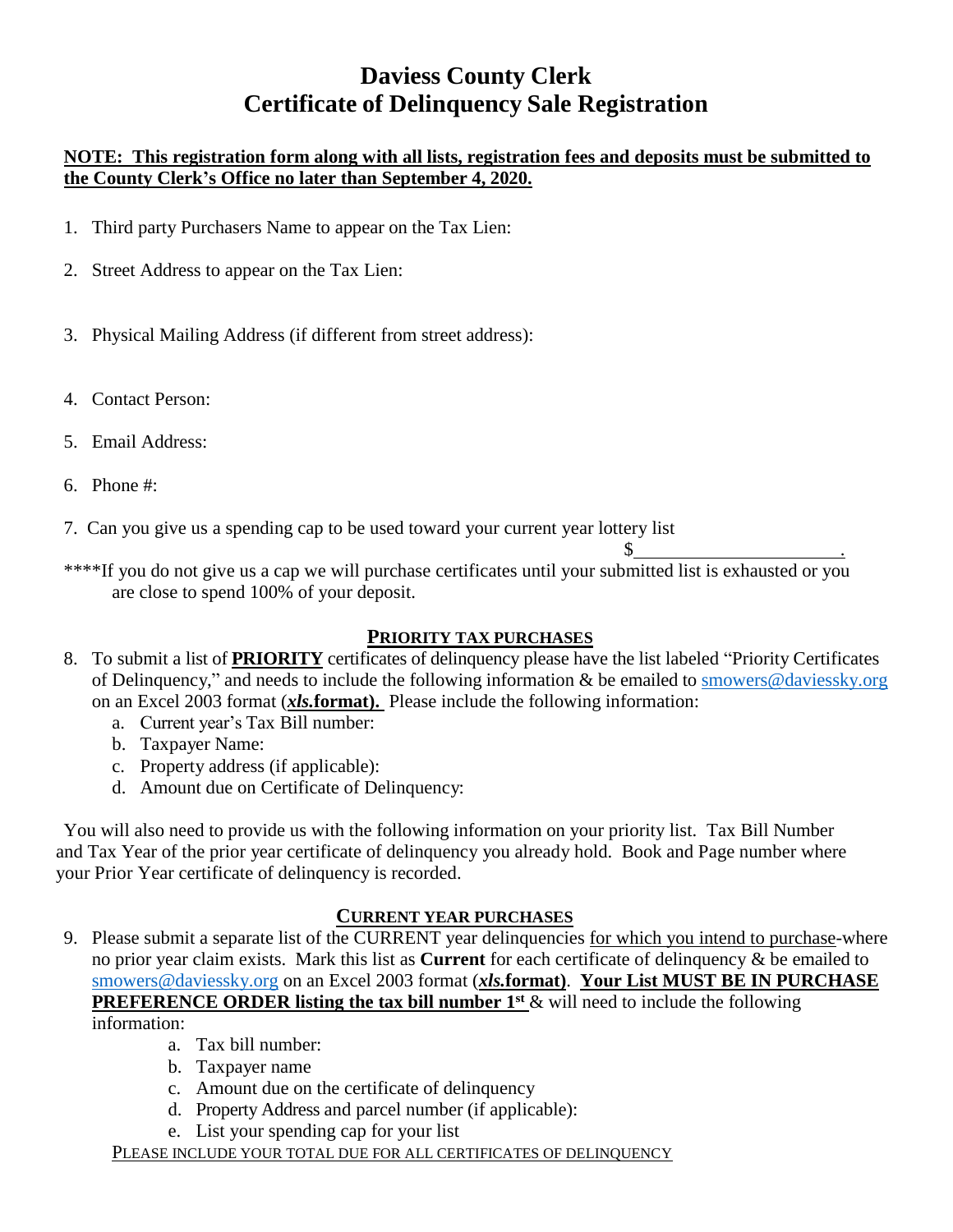• Full Payment must accompany the priority list. In addition to the tax bill amount a \$30.00 lien and assignment fee must be paid per bill on the priority & current list(s).

### **CALCULATING YOUR REQUIRED DEPOSIT**:

| TOTAL TAXES due on all PRIORITY certificates listed in Item 8:                                                                                                                                                 |
|----------------------------------------------------------------------------------------------------------------------------------------------------------------------------------------------------------------|
| 25% of the TOTAL TAXES due on <b>CURRENT</b> year certificates:<br>Listed in Item 9                                                                                                                            |
| <b>Additional Monies Due:</b>                                                                                                                                                                                  |
| Total number of Certificates purchased multiplied by \$30.00                                                                                                                                                   |
| (Assignment fee for the purchased tax certificates)                                                                                                                                                            |
| <b>Total Registration fee</b>                                                                                                                                                                                  |
| (*Total number of certificates listed in Item 8 multiplied by \$5.00)                                                                                                                                          |
| & the Total number of certificates listed in Item 9 multiplied by \$10.00.                                                                                                                                     |
| The Maximum Registration Fee is \$250.00)                                                                                                                                                                      |
| Please include a separate payment for your tax sale registration fee.                                                                                                                                          |
| <b>TOTAL DUE</b>                                                                                                                                                                                               |
| Your deposit must be received no later than September 4, 2020. Acceptable forms of payment include:<br>CASH, CASHIER'S/CERTIFIED CHECK OR (CREDIT/DEBIT CARD) (SEE CLERK FOR DETAILS).                         |
| Please read and confirm the following sworn statement. Be advised that filing a false sworn statement with the<br>intent to mislead a County Clerk is a violation of KRS 523.030 and is a Class A Misdemeanor. |

I hereby certify that I am not participating in this sale in conjunction with any related person or related business entity, nor is the corporation, partnership, trust, limited liability company, or other entities being represented are related by blood or marriage, to obtain any advantages over other potential purchasers at the sale.

| Signature                |                                                                       |
|--------------------------|-----------------------------------------------------------------------|
| Signature                |                                                                       |
| Commonwealth of Kentucky |                                                                       |
|                          | Subscribed, sworn and acknowledged before me this<br>day of<br>.2020. |
| By<br>Individual name    | title / company name if applicable                                    |
|                          | Notary Public, State at Large<br>Notary Commission ID #               |
|                          | My Commission Expires:                                                |